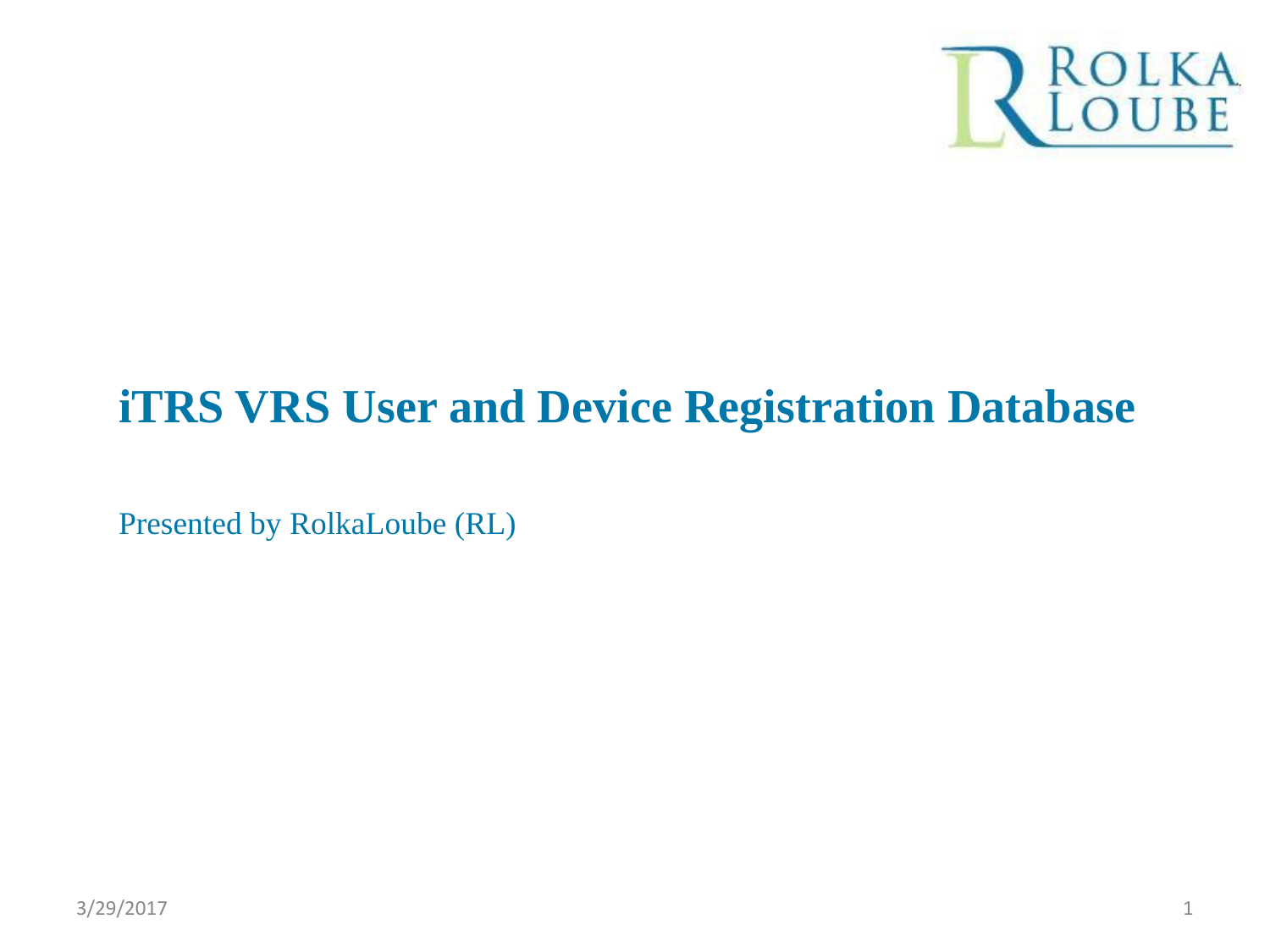

# iTRS VRS Registration Database

- o Timeline
- o Processing Summary
	- User Processing
	- Device Processing
	- Database Querying
- o Proposed Processing Schedules
- o Next Steps…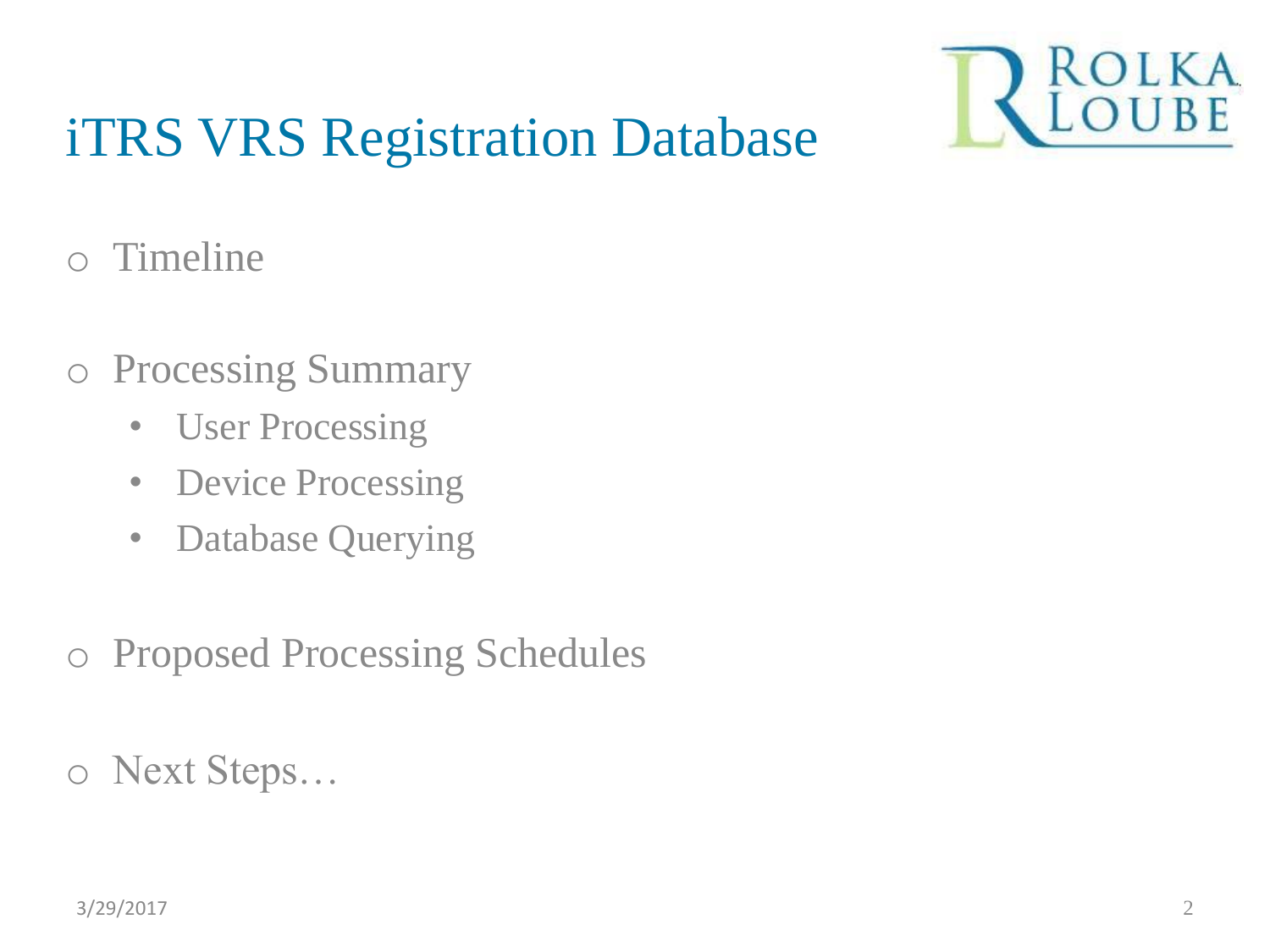# Timeline



- o RL is awaiting confirmation on the proposed additional fields for enterprise phones and a clarification on hearing user registration data requirements mentioned within the March 23rd FNPR (FCC 17-26).
	- The added fields and data processing changes will require approximately  $\sim 60$ additional days of code modifications and testing with the providers to implement.
- o Testing will continue until the FCC notice is issued for the 60 day window opening for registration submission of VRS users and devices.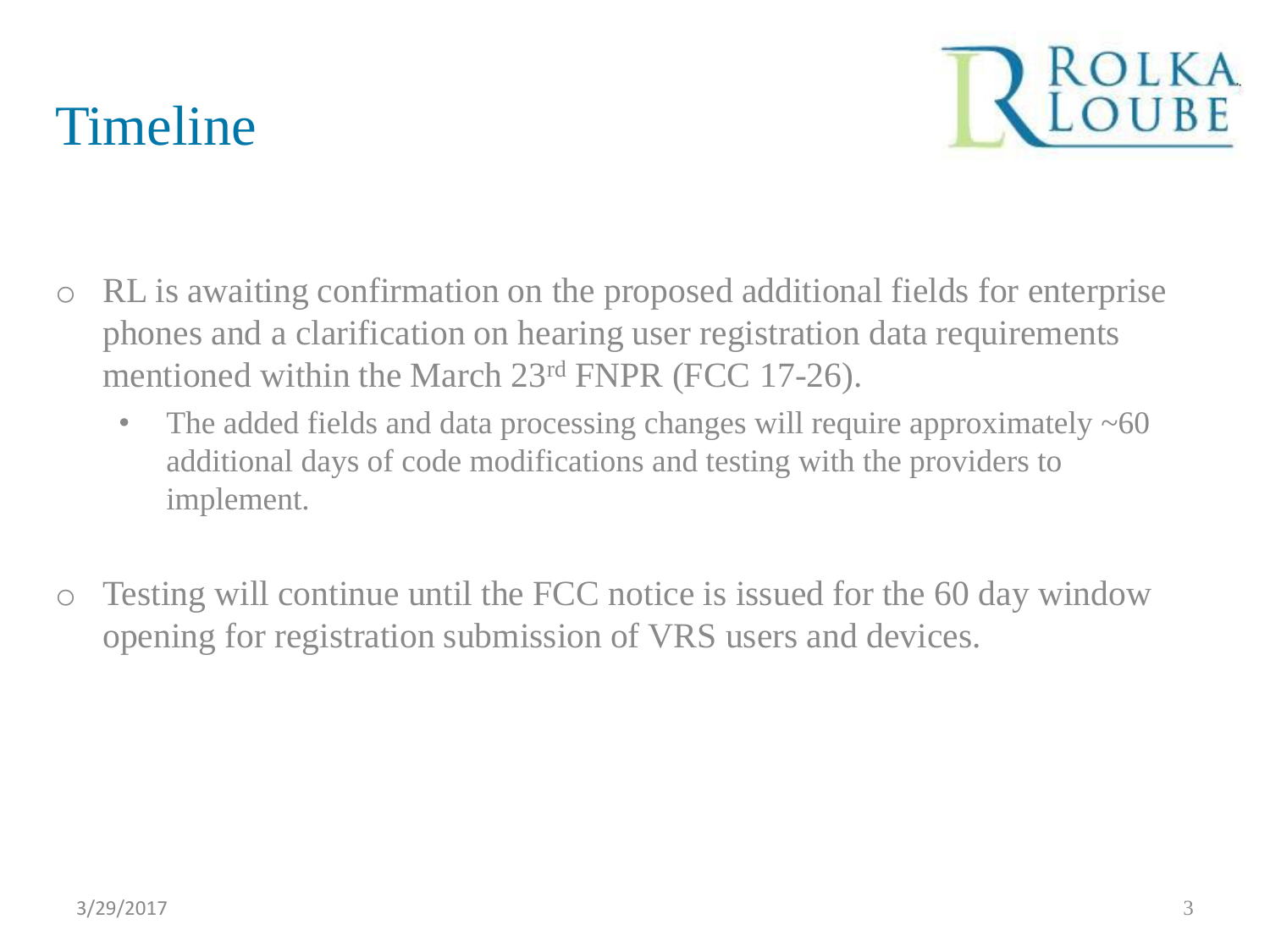# Processing Summary



- o RL has created text file formats and instructions for submission of user and device registrations including :
	- Existing Registrations
	- New Registrations
	- Ported TDNs
	- Updates to User/Device Information
	- Terminations
	- Transfers (transfer of TDN ownership while retaining same provider)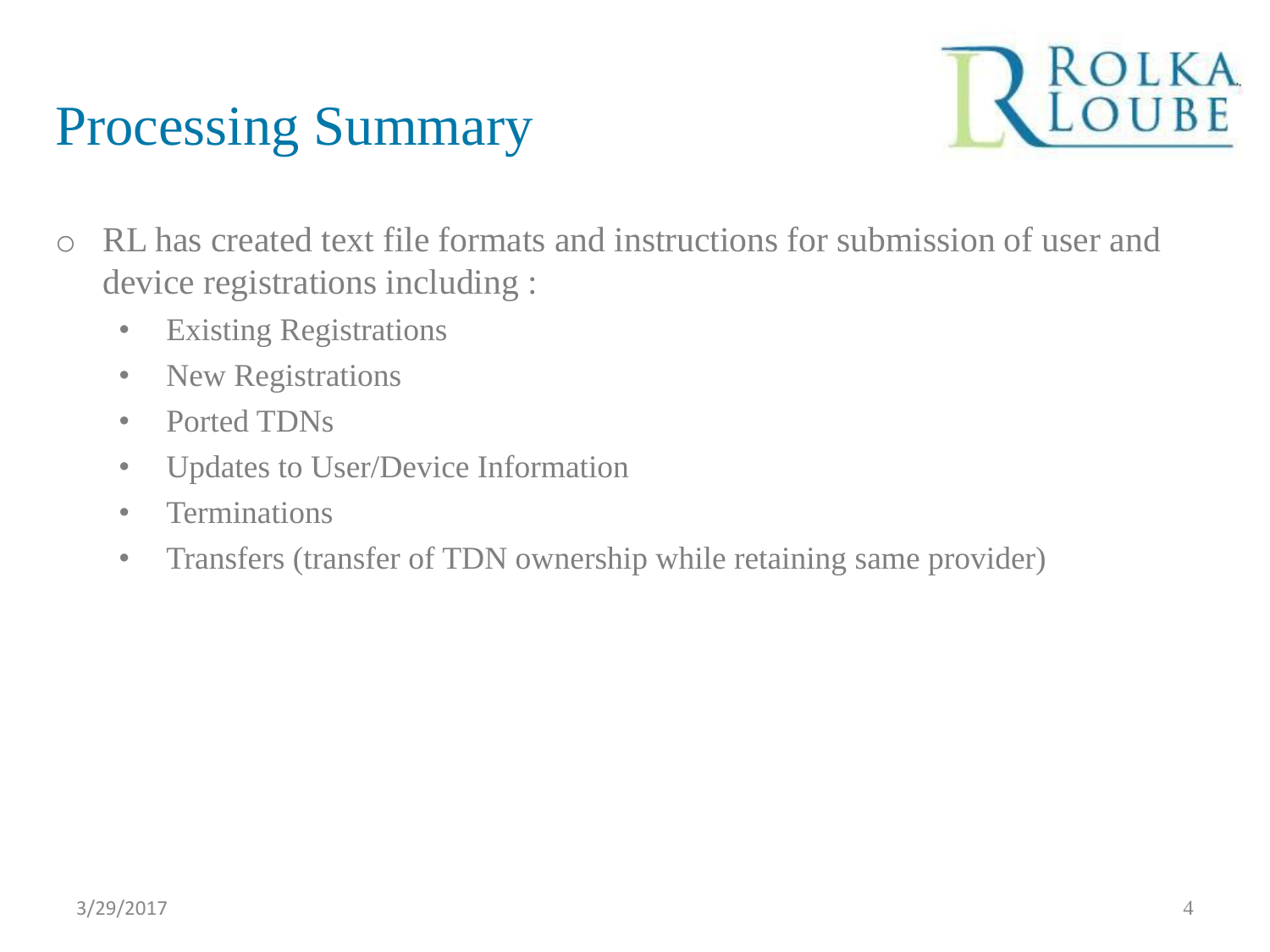

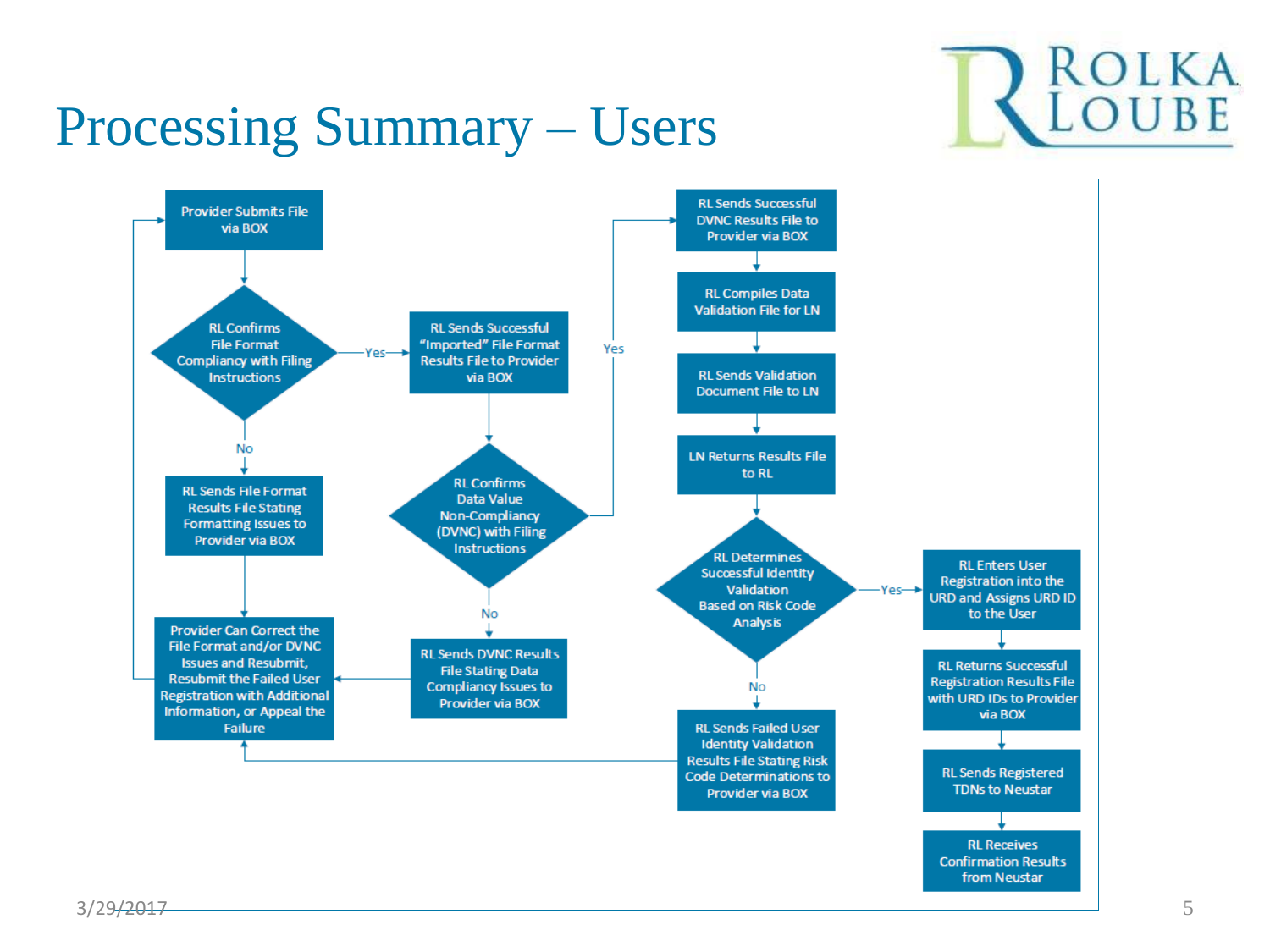

- o Data sent from Providers to RL include:
	- RegistrationRequestID created/prepared by the provider
	- Name
	- Residential Address
	- Registering Address
	- Last 4 of SSN/Tribal Identification#
	- Date of Birth (DOB)
	- Identity validation TDN
	- TRS TDN
	- Service Initiation Date
	- Date of Last Activity
	- Consent Date
	- Self-Certification Date
	- Hearing User Indicator Field
	- Self-Certification PDF Document
	- If applicable Minor DOB
	- If applicable Ported Consent Date
	- If applicable Ported Confirmation Number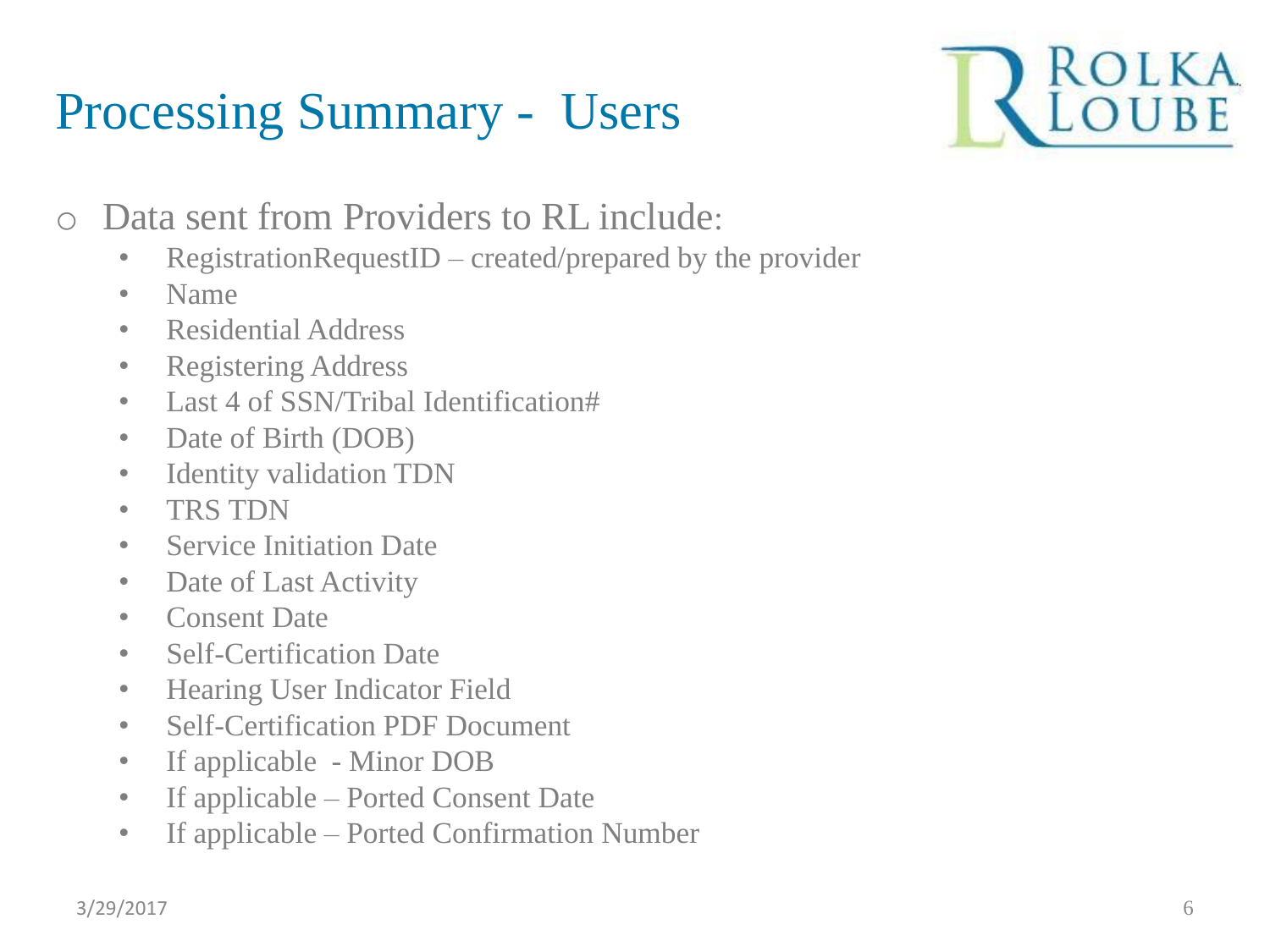

- o Data sent from RL to identity validation 3rd party:
	- Name
	- Residential Address
	- Last 4 of SSN/Tribal Identification#
	- Date of Birth (DOB)
	- Identity validation TDN
- o Data sent from RL to the iTRS Administrator (Neustar):
	- TDN
	- Provider XSID
	- Service Indicator
	- Action Code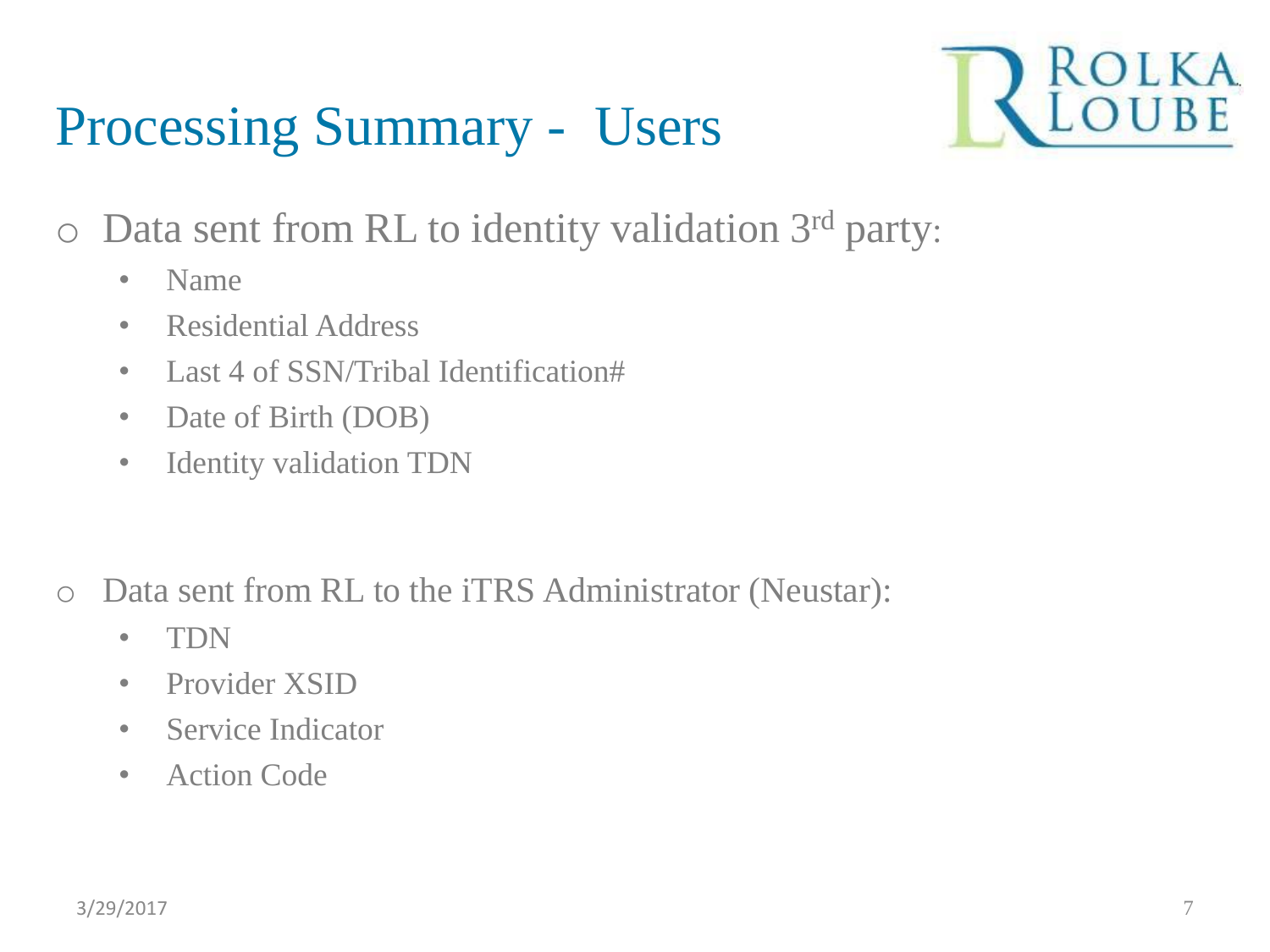

- o Identity Validation Failure Reasons Risk Codes
	- SSN
	- TDN
	- Address
	- Name
	- DOB match level
	- Combinations of the above
- o 26 risk codes currently prevent systematic successful URD registration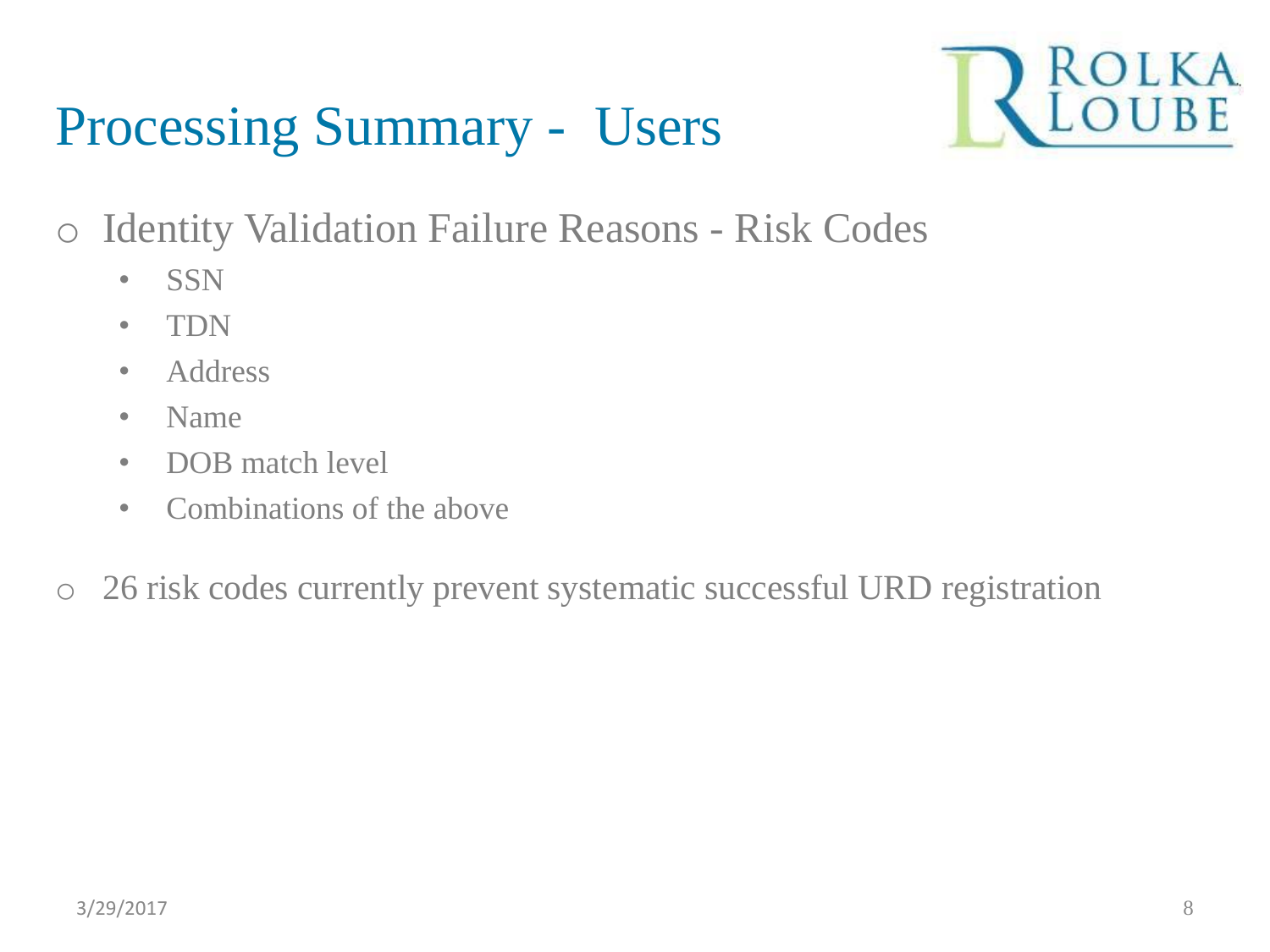

- o Remediation steps of these codes are outlined within the URD filing instructions including what documentation may be acquired by the users or the providers themselves to decrease identity validation risk associated to the returned codes.
- o Documentation indicators aligning with documentation types can then be submitted by the providers for remediation of the risks and acceptance into the URD as a subsequent submission.
- o All supporting documentation to remediate risks are acquired and maintained by the providers and subject to audit.
- o If needed, providers have been instructed on how to submit an appeal to RL for manual review and consideration for entrance into the URD.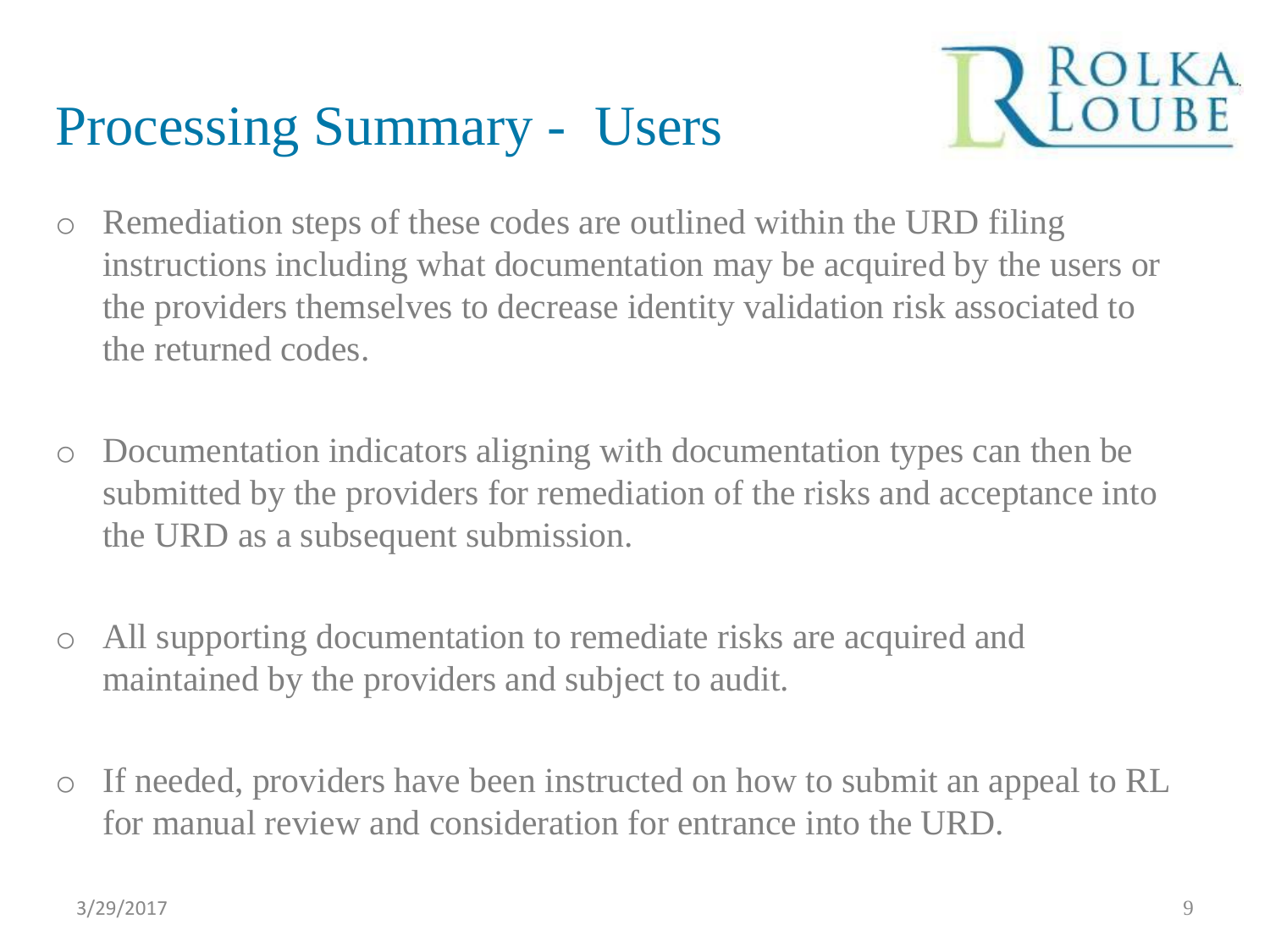

### Processing Summary – Devices

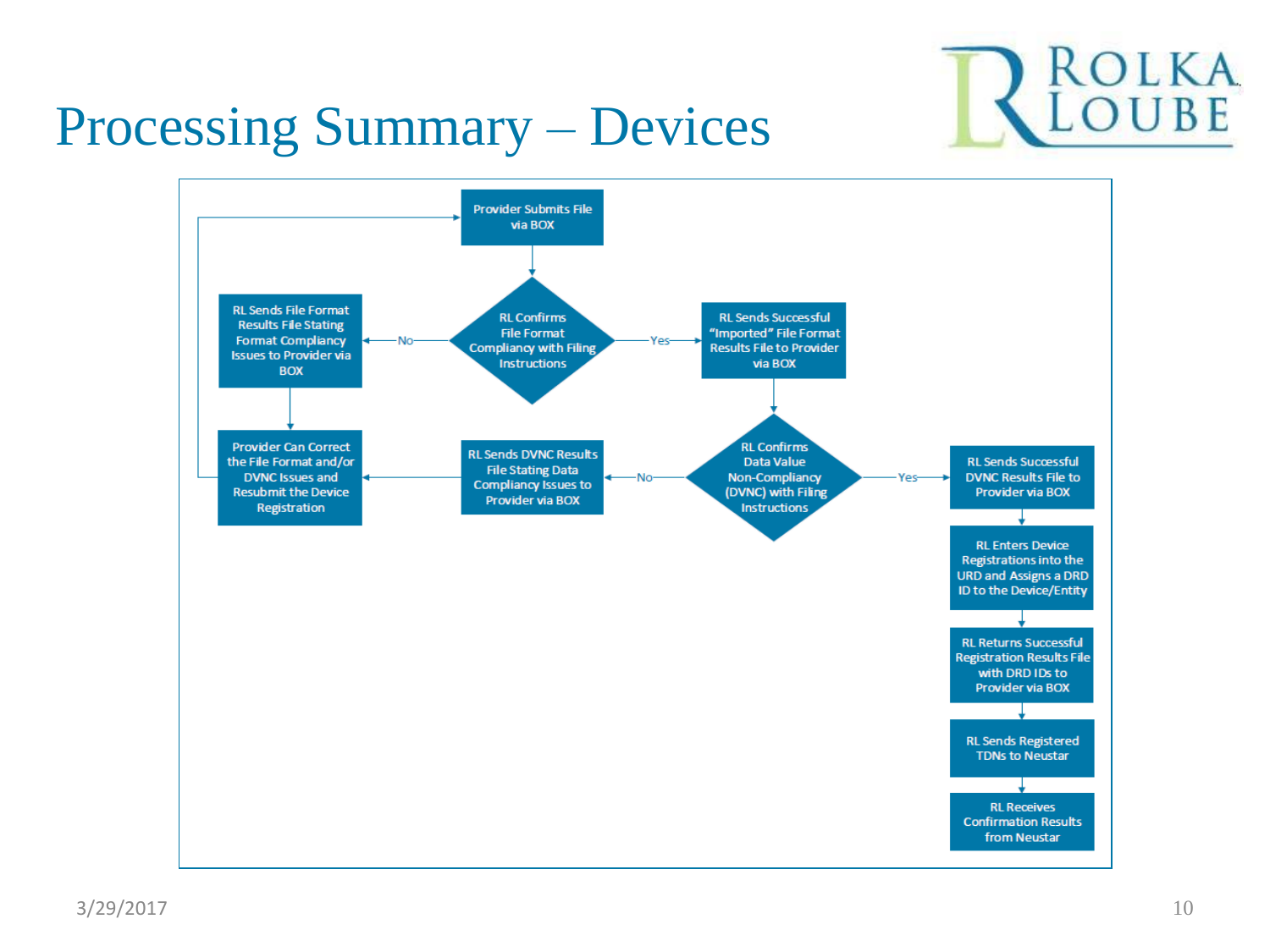### Processing Summary - Devices



- o Data sent from Providers to RL include:
	- RegistrationRequestID created/prepared by the provider
	- Entity Name
	- Entity Address
	- Entity Point of Contact TDN
	- TRS TDN
	- Phone Type (Private, Public or Internal)
	- Registered Address
	- Service Initiation Date
	- Date of Last Activity
	- Consent Date
	- Hearing User Indicator Field
	- If applicable Self-Certification Date (Private phone type only)
	- If applicable Self-Certification PDF Document (Private phone type only)
	- If applicable Ported Consent Date
	- If applicable Ported Confirmation Number
	- \*\* Name of the responsible person for the videophone
	- \*\* Tax Identification Number of the enterprise (for non-governmental enterprises)
	- \*\* New fields proposed in FNPR (FCC 17-26)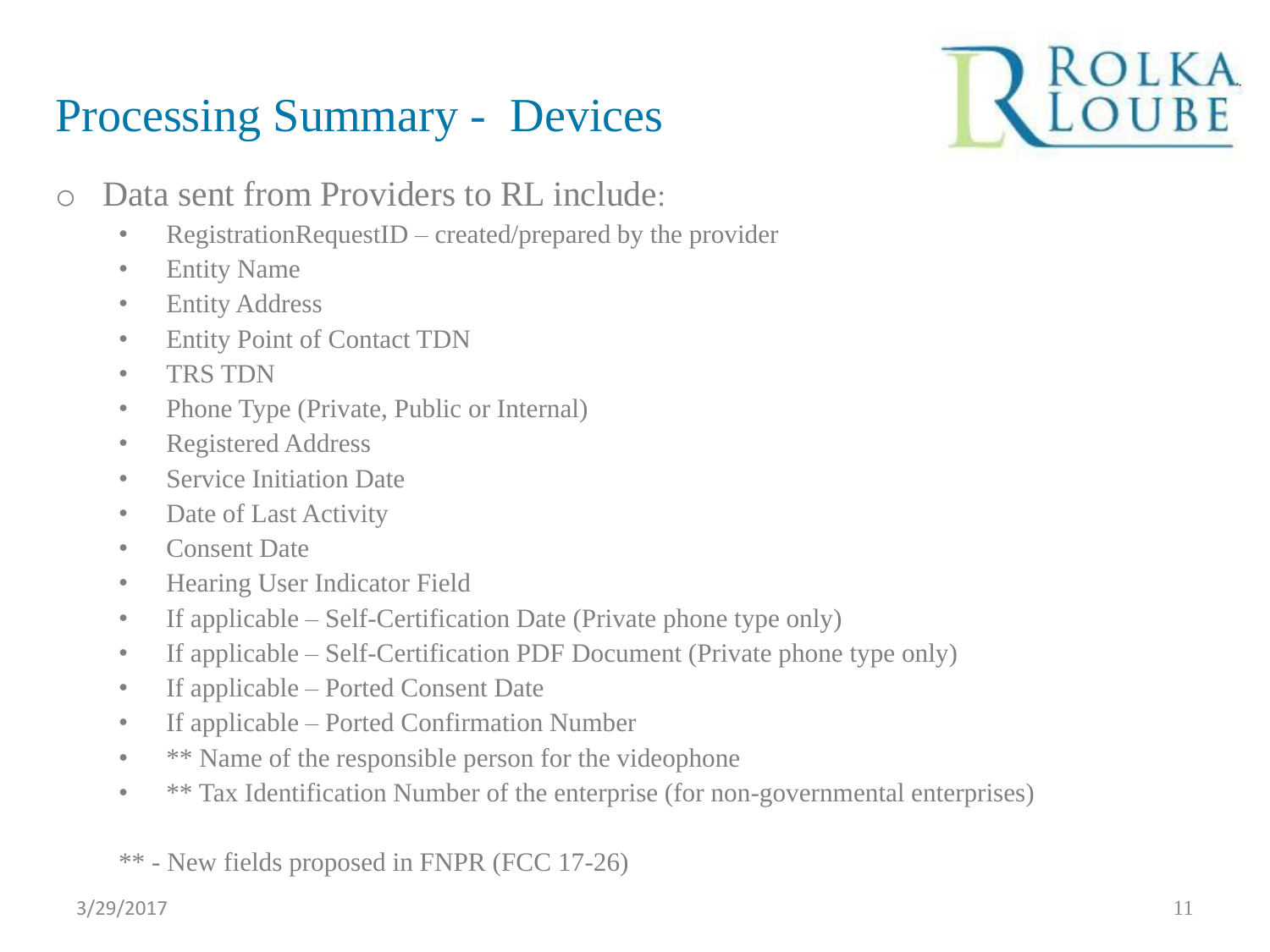### Processing Summary – Successful Processing



- o Upon successful processing of user or device registrations, RL issues a **unique identifier**:
	- For USER registrations, it is referred to a URDID:
		- A URDID is issued per identity of a user within the URD database.
		- In the event that an identity can not be tied to an existing identity within the database a new URDID is issued to that registration.
		- A URDID can be the same across providers if the identity associated with that ID has numerous TDNs across default providers.
	- For DEVICE registrations, it is referred to a DRDID:
		- **DRDID** is associated to the combination of entity name, POC TDN and address submitted within the registration. In the event an entity name, POC TDN and address are the same within the submitted fields, the same DRDID will be issued for multiple registrations of those same field assignments.
		- **DRDID** can be the same across providers if the entity name, POC TDN and address submitted are the same across providers.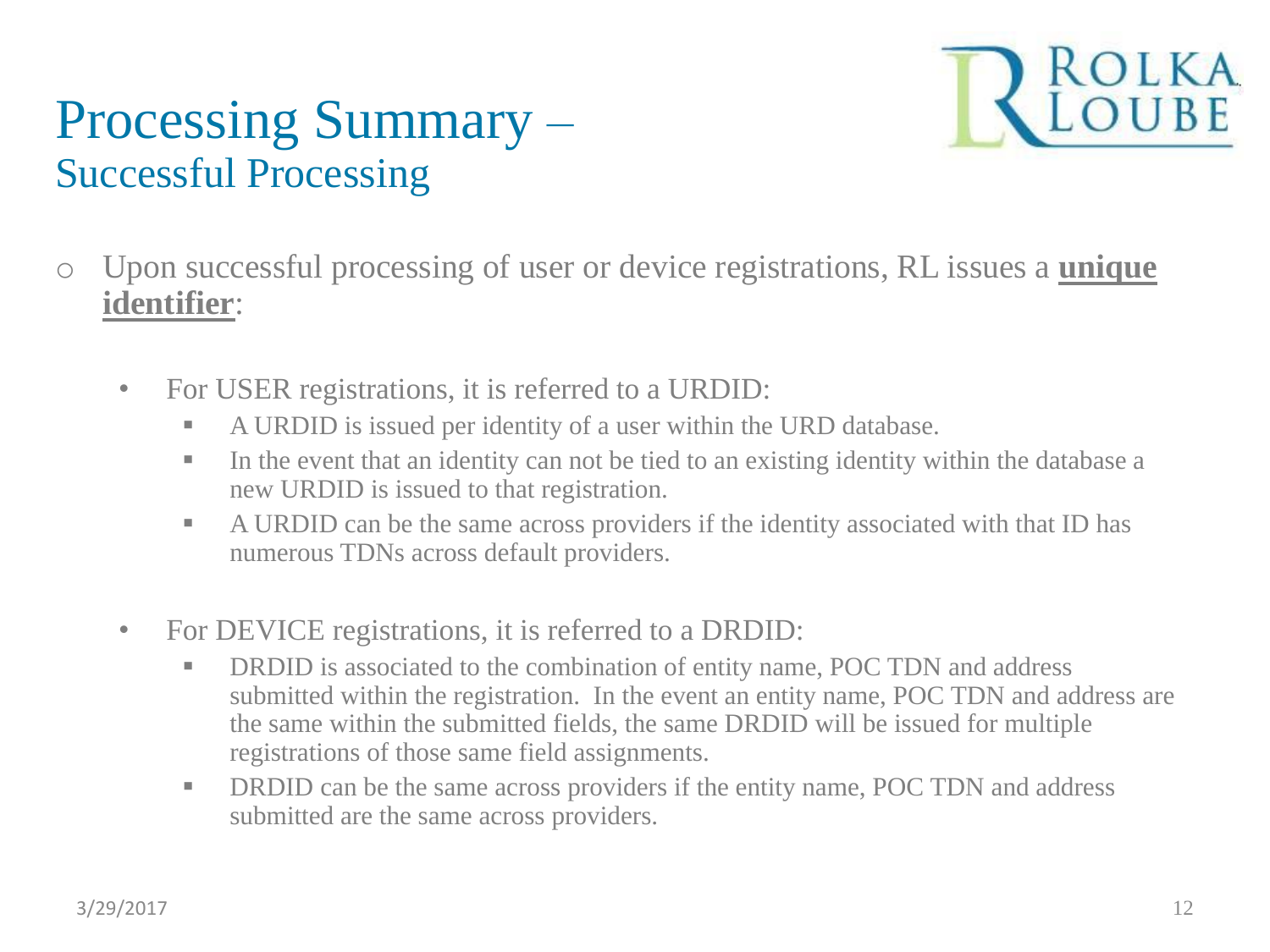### Processing Summary – Updating User/Device Information



- o RL has created file formats and instructions for submission of :
	- user information updates
	- device/entity information updates
- o Providers can update any or all of the following:
	- For users:
		- name, residential address, registering address, for users that are guardians of more than one TRS user, the minor's DOB
	- For devices:
		- entity name, entity address, registering address, entity contact TDN
- o Update files are tested for file format and data value compliance. Status files are generated to notify the provider of accepted and/or rejected update files and records.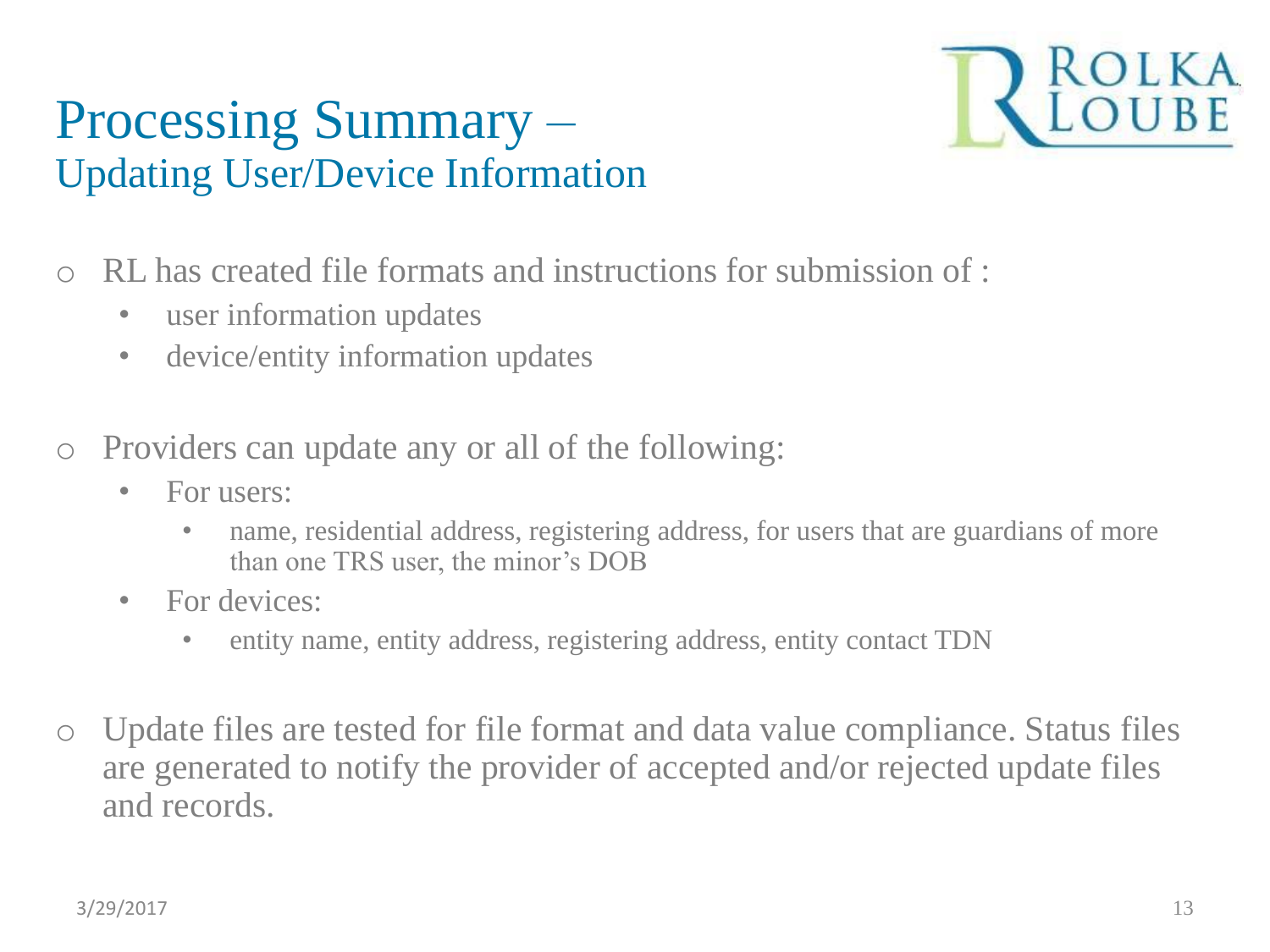

### Processing Summary – Terminating User/Device Registrations

- o RL has created file formats and instructions for submission of :
	- user registration terminations
	- device/entity registration terminations
- o Providers must notify RL if a registered user/entity:
	- no longer wants use of a TDN for TRS service
	- is determined not eligible to use the service
- o Termination files are tested for file format and data value compliance. Status files are generated to notify the provider of accepted and/or rejected termination files and records.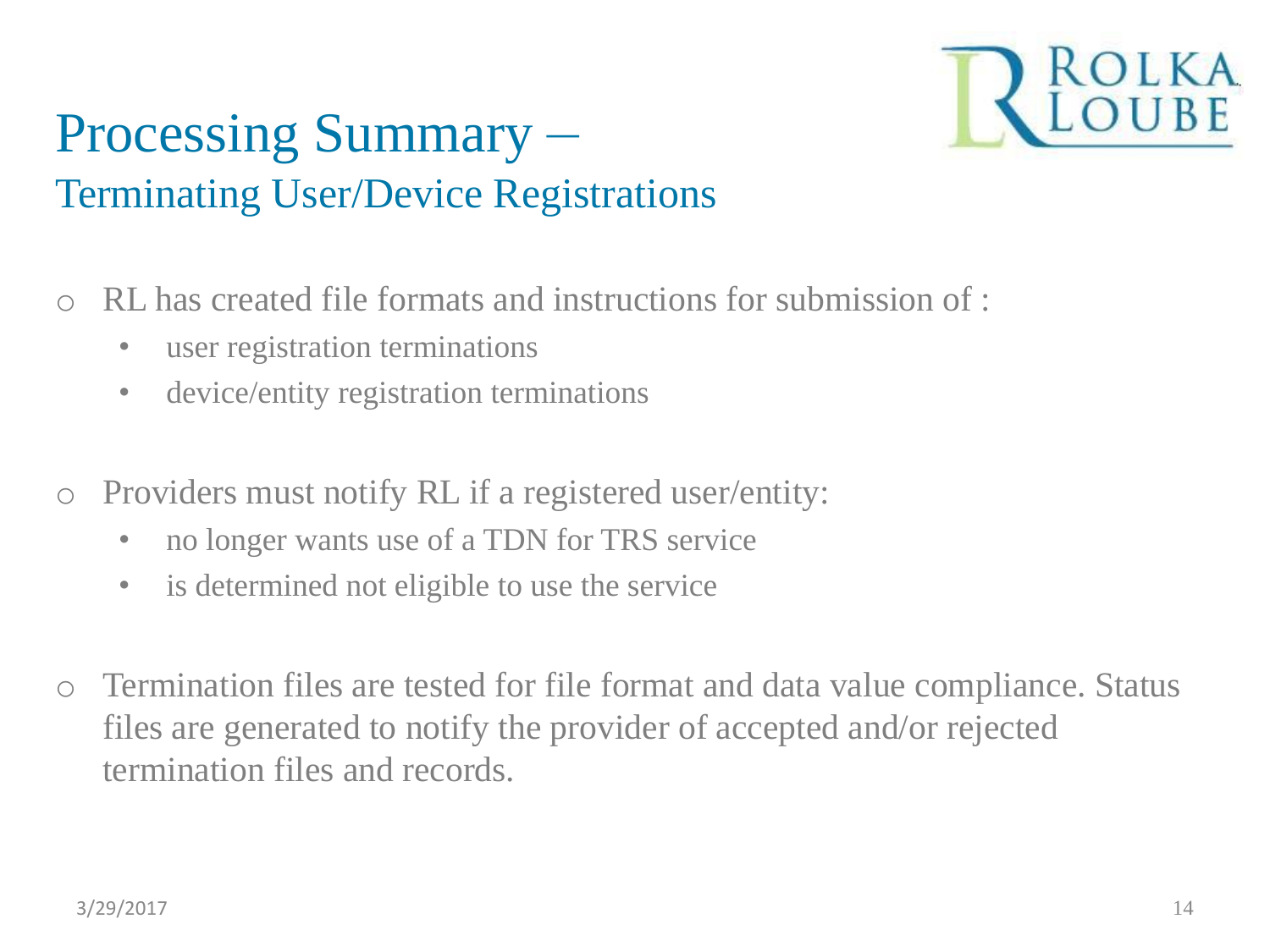

### Processing Summary – Database Querying

- o VRS providers can use the URD web application to:
	- Search their **own** registration data to ensure that the URD information is correct and complete
		- User searches can be done by First Name, Last Name, Address, TRS TDN, and/or URDID
		- Device/Entity searches can be done by Entity Name, Entity Address, Entity Contact TDN, TRS TDN and/or DRDID
	- Search for a single TDN to verify registration status within the URD with a yes/no response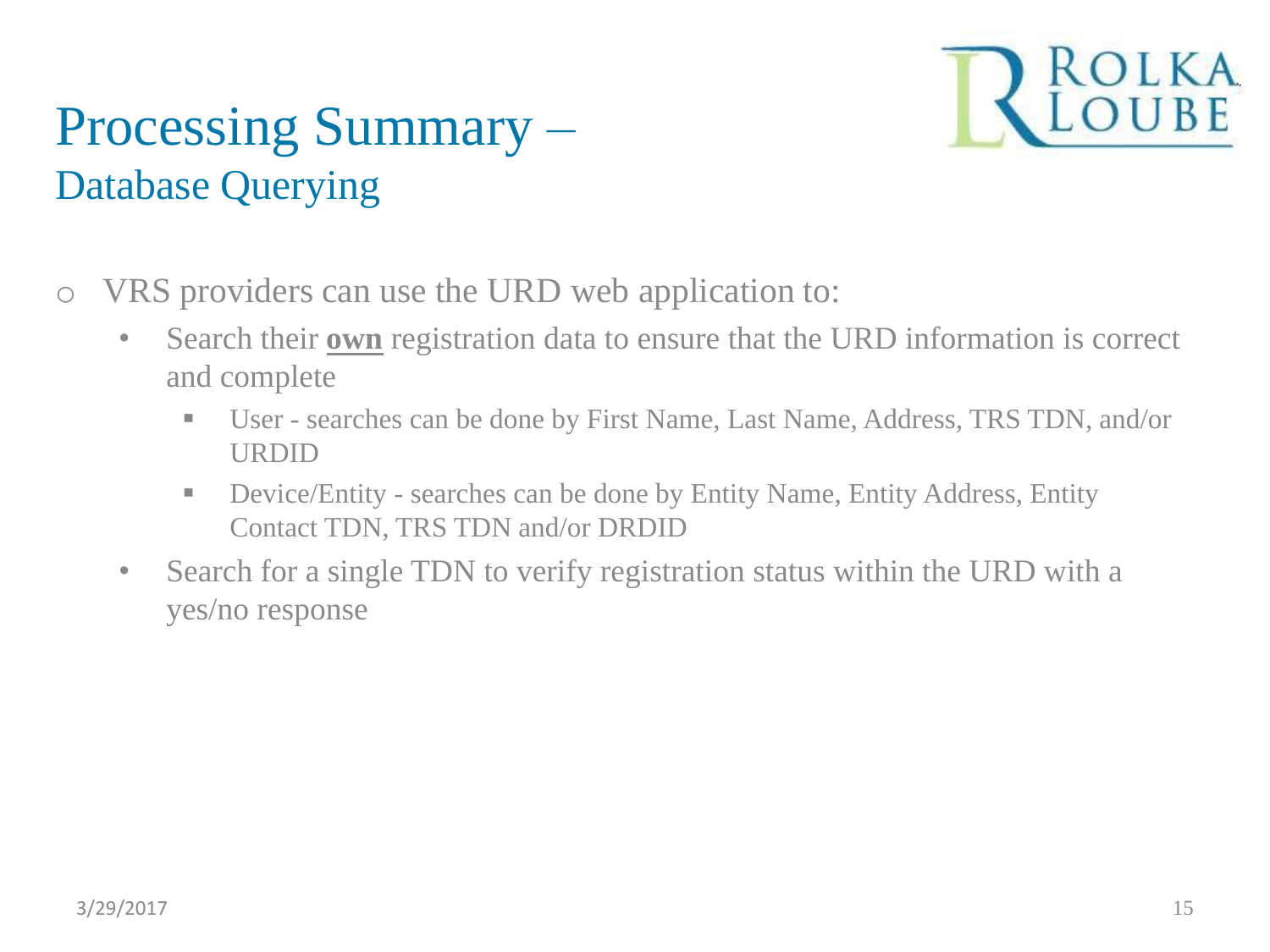

### Processing Summary – **Considerations**

#### o *Minors*

RL has created a process for acquiring and storing identity information for a guardian submitted on behalf of the minor. The information pertaining to the minor that is required for registration is:

- DOB
- TDN
- registering address
- o Maturing registration of a minor
	- $\bullet$  60 days prior to the 18<sup>th</sup> birthday of the minor, the default service provider(s) will be notified that a new registration request for the minor must be submitted
	- A new registration must be submitted no later than 60 days after the minor's 18<sup>th</sup> birthday
	- If no registration request is submitted, the TDN for the minor will be terminated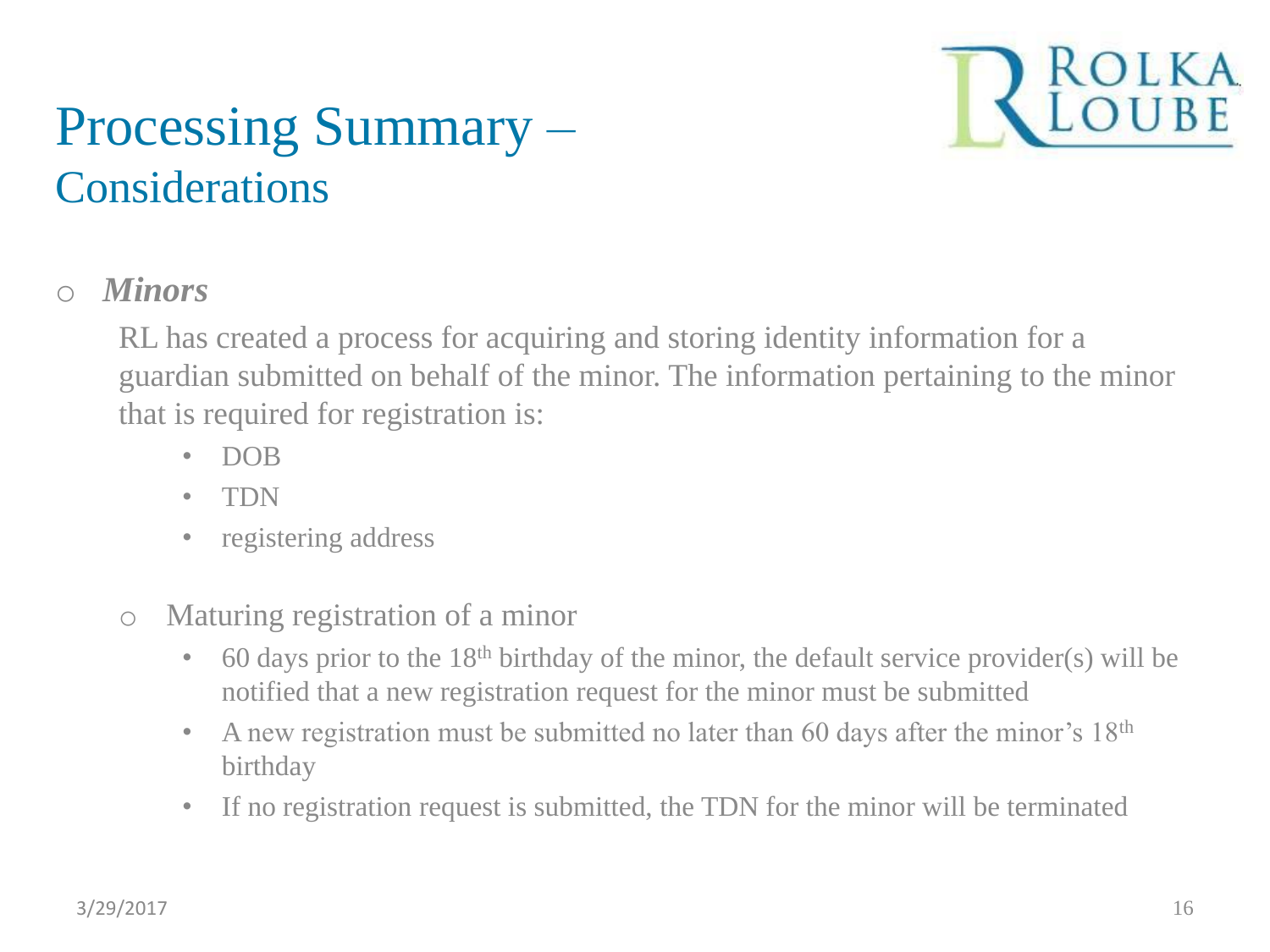### Proposed Processing Schedules



- o RL anticipates processing user/device registration, update, termination and appeal files twice daily 10am EST and 2pm EST during the 60 day window when providers are to submit all existing user and device TDNs for registration.
- o After the 60 day window for existing users and device submissions has closed and the FCC has instructed Neustar to initiate the All Call Query (ACQ), RL is prepared to process every hour on the hour (24/7).